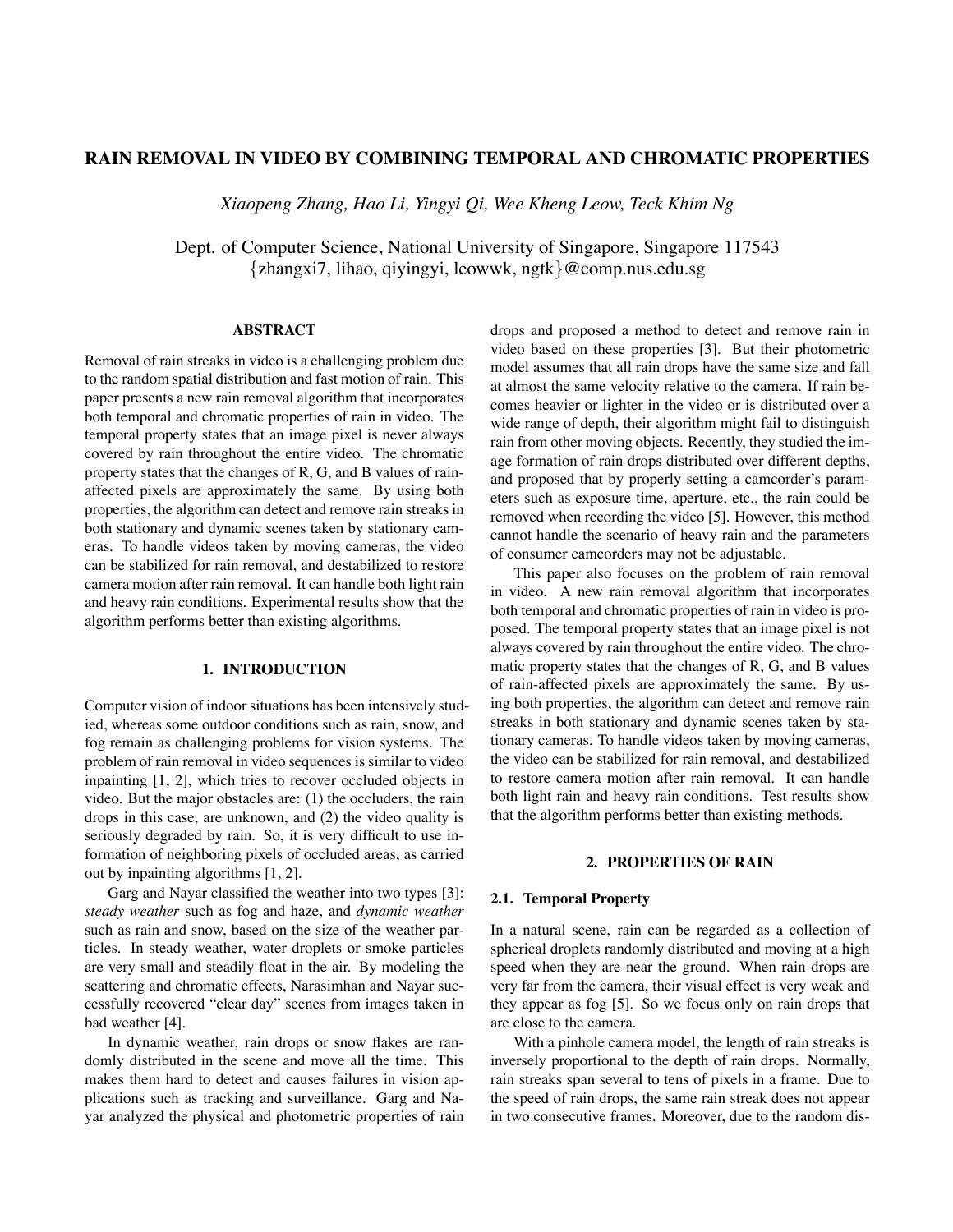

<span id="page-1-0"></span>**Fig. 1**. Temporal property of rain. (a) Image frames of a video (b) Intensity of a pixel that is sometimes covered by rain. (c) Intensity histogram of the pixel exhibits two peaks, one for the background intensity distribution and the other for the rain intensity distribution.

tribution of rain drops, a pixel is not always covered by rain throughout the entire video (Fig. [1\)](#page-1-0). Therefore, in a video of stationary scene taken by a stationary camera, the intensity histogram of a pixel that is sometimes covered by rain exhibits two peaks, one for the background intensity distribution and the other for the rain intensity distribution (Fig.  $1(c)$ ). On the other hand, the intensity histogram of a pixel that is never covered by rain throughout the entire video exhibits only one peak.

#### <span id="page-1-4"></span>**2.2. Chromatic Property**

Garg and Nayar [\[3\]](#page-3-2) showed that a spherical rain drop refracts a wide range of light. So the projection of rain drop in the image is much brighter than its background. Our further investigation shows that the increase in the intensities of R, G, and B channels is dependent on the background scene. Because of the difference in wavelength, blue light has a larger index of refraction and a wider field of view (FOV) than red light (Fig. [2\)](#page-1-1). Therefore, a rain drop should refract more blue light coming from the background. Moreover, the amounts of change of R, G, and B channels, i.e.,  $\Delta R$ ,  $\Delta G$ , and  $\Delta B$ , are related to the actual intensities of R, G, and B channels.



<span id="page-1-1"></span>**Fig. 2**. Fields of Views of R, G, and B lights are different due to the difference in their refractive indices.



<span id="page-1-2"></span>**Fig. 3**. (a) The regions selected for investigation. (b) The mean R, G, and B values of the pixels in the selected regions. (c) The corresponding means and standard deviations of  $\Delta R$ ,  $\Delta G$ , and  $\Delta B$ .

Fig. [3](#page-1-2) illustrates three empirical examples. Fig. [3](#page-1-2) (a) highlights regions in the video in which pixel colors are examined. Fig. [3](#page-1-2) (b) shows the mean R, G, and B values of the pixels in the selected regions, and Fig. [3](#page-1-2) (c) shows the corresponding means and standard deviations of  $\Delta R$ ,  $\Delta G$ , and  $\Delta$ B. These examples show that the mean  $\Delta$ R,  $\Delta$ G, and  $\Delta$ B are indeed different and related to the mean R, G, and B intensities. However, the differences between the mean  $\Delta R$ ,  $\Delta G$ , and  $\Delta B$  are very small because the differences in refraction indices between the channels are very small. We found empirically that the FOVs of red, green, and blue lights are all around 165◦, with very small differences between them. So, for ease of computation, we assume that  $\Delta R$ ,  $\Delta G$ , and  $\Delta B$ are roughly the same for pixels covered by rain drops.

#### **3. RAIN DETECTION AND REMOVAL**

#### <span id="page-1-3"></span>**3.1. K-means Clustering**

From the temporal property discussed in Section [2.1,](#page-0-0) the intensity histogram of a pixel in a video taken by a stationary camera exhibits two peaks. K-means clustering algorithm can be used to identify the two peaks.

For each pixel in the image, its intensity over the entire video is collected to compute its intensity histogram. Then, K-means clustering with  $K = 2$  is applied. The two initial cluster centers  $w_b$  for background and  $w_r$  for rain are initialized to be the smallest and the largest intensities of the his-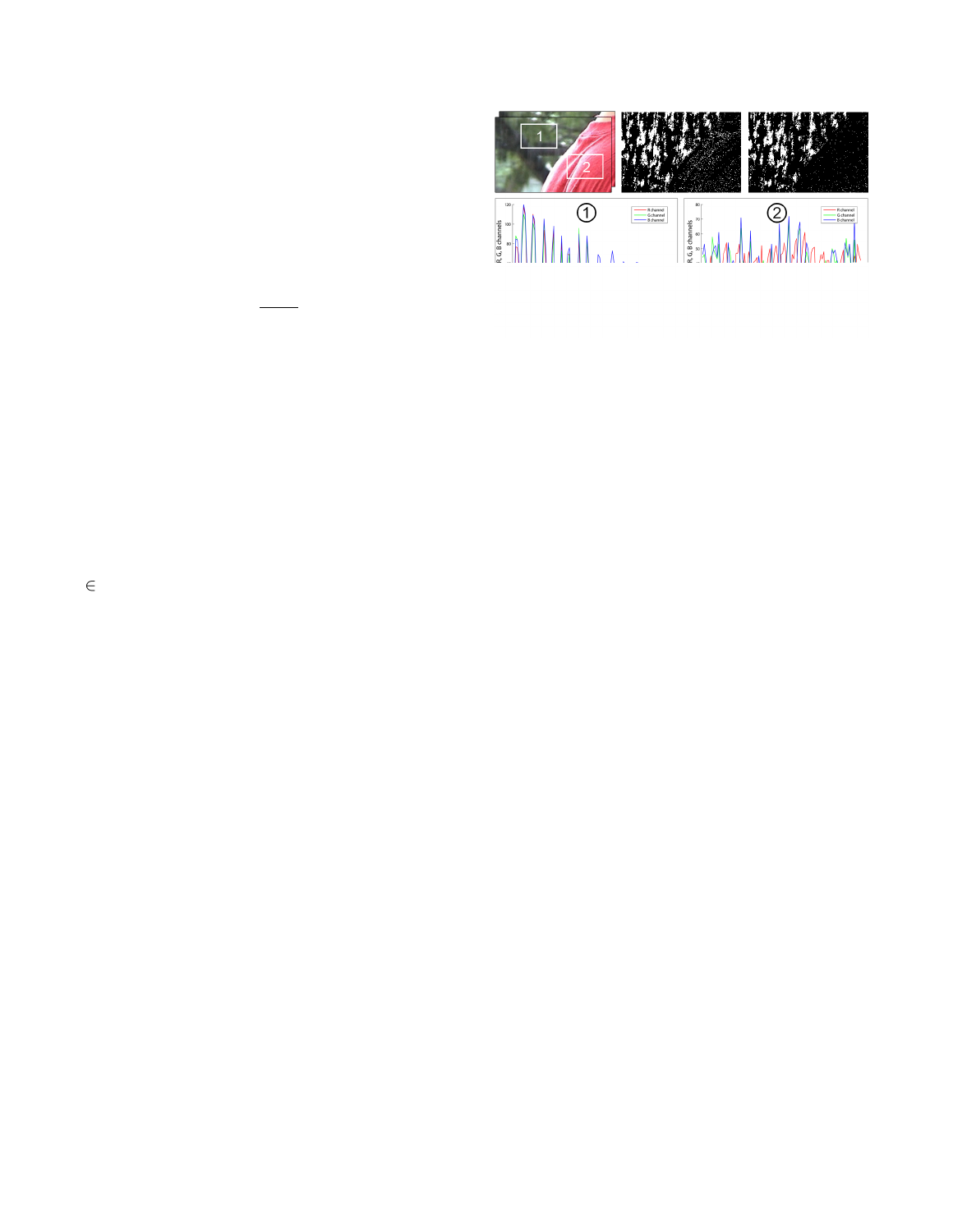togram. The distance d between the intensity I of pixel p and cluster center  $w$  is computed as:

$$
d(I_p, w) = |I_p - w|.
$$
 (1)

During K-means clustering, pixel  $p$  is distributed to the background cluster if  $d(I_p, w_b) < d(I_p, w_r)$ ; otherwise, it is distributed to the rain cluster. After distributing the intensities of the pixels, the center of cluster  $C$  is updated as follows:

$$
w(t+1) = \frac{1}{|C(t)|} \sum_{I_p \in C(t)} I_p.
$$
 (2)

K-means clustering is performed until converging to identify the clusters of background and rain intensities.

The above method is appropriate for videos of stationary scenes taken by a stationary camera. For videos of stationary scenes taken by a moving camera, the method can still be applied after performing video stabilization [\[6,](#page-3-5) [7\]](#page-3-6) to remove camera motion. Video stabilization is performed by warping every video frame to align with the first frame. After removing rain, the stabilized video is destabilized by performing inverse warping to restore the original camera motion.

#### **3.2. Chromatic Constraint**

The K-means clustering method described in Section [3.1](#page-1-3) is appropriate for videos of static scenes taken by a stationary or moving camera. When the scene contains moving subjects, the problem becomes more complex and K-means clustering is not sophisticated enough to detect rain correctly.

The discussion in Section [2.2](#page-1-4) shows that the amounts of change  $\Delta R$ ,  $\Delta G$ , and  $\Delta B$  for pixels covered by rain are approximately the same. When  $\Delta R$ ,  $\Delta G$ , and  $\Delta B$  of a pixel between two successive image frames are significantly different, then the change is more likely due to the motion of object. Fig. [4](#page-2-0) illustrates this observation. In the image frame in Fig. [4,](#page-2-0) region 1 contains a stationary background with rain and region 2 contains a part of a moving object. For region 1, the  $\Delta R$ ,  $\Delta G$ , and  $\Delta B$  of a pixel are approximately the same between two successive frames. On the other hand, for region 2, the  $\Delta R$ ,  $\Delta G$ , and  $\Delta B$  of a pixel are very different. So, false detection of rain can be reduced by using this chromatic constraint. That is, a candidate rain pixel detected by K-means clustering whose  $\Delta R$ ,  $\Delta G$ , and  $\Delta B$  are approximately the same (i.e., within a predefined threshold) is identified as an actual rain pixel. Otherwise, it is not an actual rain pixel.

An advantage of this method is that the chromatic constraint applies not only to rain in focus but also rain that is out of focus. The reason is that defocus is a weighted average of light around a pixel, which does not affect the amounts of change  $\Delta R$ ,  $\Delta G$ , and  $\Delta B$ . The limitation of the chromatic constraint is that it does not apply very well to gray regions. Gray regions have roughly the same R, G, and B values, and slight motion of gray regions results in very small  $\Delta R$ ,  $\Delta G$ ,



<span id="page-2-0"></span>**Fig. 4**. Use of chromatic constraint. (a) Region 1 contains stationary scene with rain. Region 2 contains a moving object. (b) False detection of moving object as rain. (c) Reduced false detection of rain pixels. (d) The mean  $\Delta R$ ,  $\Delta G$ , and  $\Delta B$  of 100 randomly selected pixels in region 1 are approximately the same between two successive frames. (e) The mean  $\Delta R$ ,  $\Delta G$ , and  $\Delta B$  of 100 randomly selected pixels in region 2 are very different between two successive frames.

and  $\Delta B$  that are approximately the same. So the chromatic constraint cannot distinguish between rain over gray regions and slight motion of gray regions.

#### **3.3. Removal of Detected Rain Pixels**

Removal of detected rain pixels can be achieved by replacing the colors of rain pixels with the corresponding background colors found by K-means clustering. Usually, most rain drops fall very fast and are out of focus. So rain streaks in the images are blurred by both motion and defocus. To improve the rain removal result, we applied dilation and Gaussian blurring on the detected rain pixels and use them as the alpha channel  $\alpha$  to remove rain streaks by  $\alpha$ -blending. That is, the new color C of a pixel is replaced by the  $\alpha$ -blending of its rain-affected color  $C_r$  and background color  $C_b$ :

$$
C = \alpha C_b + (1 - \alpha)C_r.
$$
 (3)

#### **4. EXPERIMENTAL RESULTS**

In our experiments, we used Sony DCR-TRV15E camera to take some videos with various raining scenes, including light, moderate and heavy rain in static and dynamic situations. Moreover, for comparison with the method in [\[3\]](#page-3-2), we also tested our algorithm on the movie clips presented in [\[3\]](#page-3-2). Fig. [5](#page-3-7) shows rain removal in static scene. Almost all the rain streaks are removed perfectly. The enlarged views show that both rain streaks in-focus and out-of-focus are removed completely.

Fig. [6](#page-3-8) illustrates the detection and removal results of two frames in dynamic scenes. The results show that our algo-